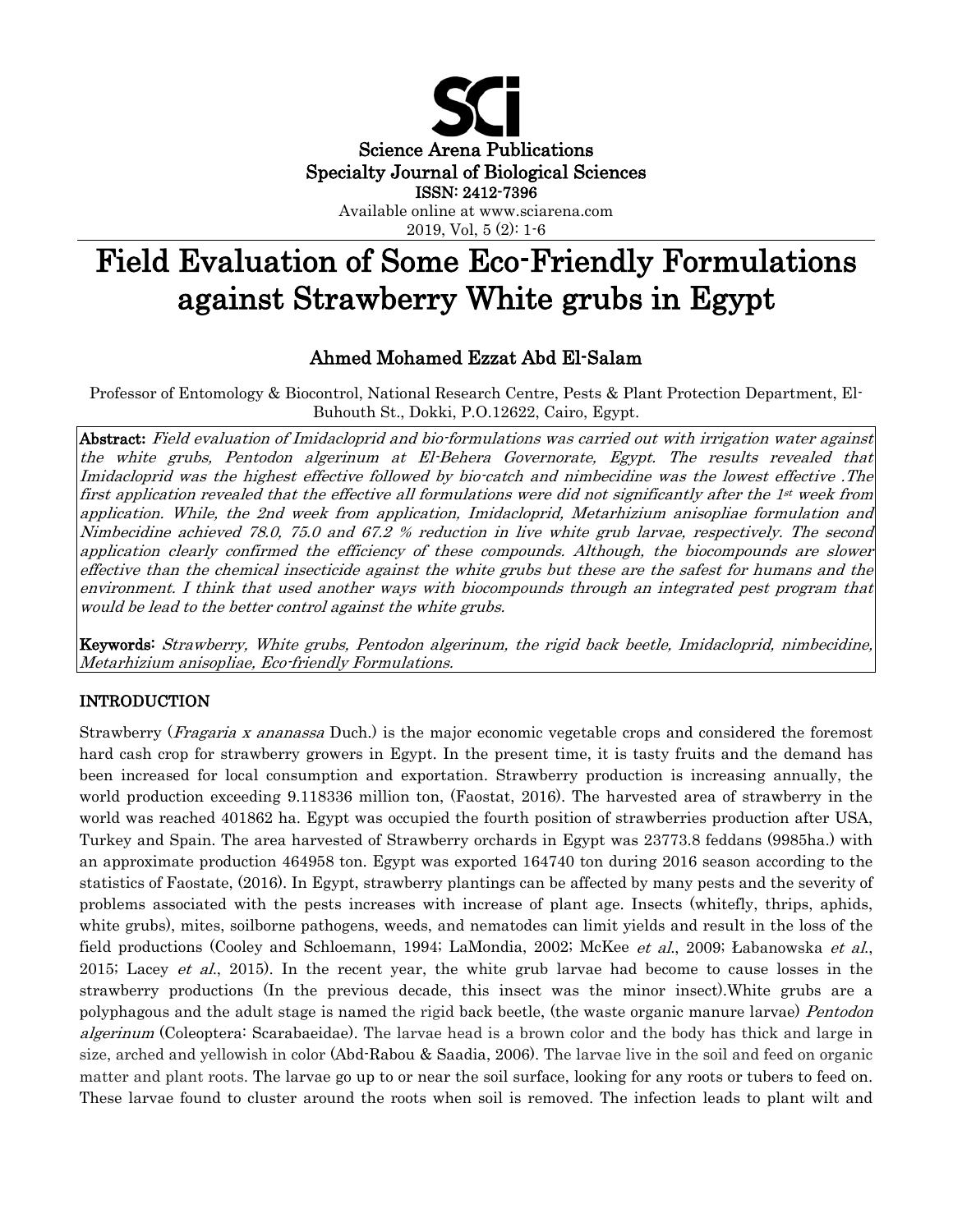death rapidly due to feeding on a large part of the roots. This insect spread in sandy soil (newly reclaimed area). White grubs are a basic pest of different agricultural crops and the most damaging group for the turfgrass, nurseries and ornamentals in the worldwide. Strawberry producers are experienced problems with decline the efficacy of the chemical insecticides that used in controlling the insect. It is likely, the developmental resistant of the insect as resulting for prolonged cyclical applications of the chemical insecticides (Sato *et al.*, 2005). In addition, the use of chemical pesticides increases the many health problems for farm workers and contamination of the environmental (Abd El-Salam *et al.*, 2013; Parra, 2014). Soil fumigation by chemical pesticides had been used for root pests control in strawberry (Wolfe *et al.*, 1990; Caylor et al., 1991; Yuen et al., 1991; LaMondia, 2002). An alternative to chemical pesticides is biocontrol, such as the use of neem formulations, entomopathogenic fungi and others in integrated pest management (Łabanowska et al., 2015; Lacey et al., 2015; Castro et al., 2016).

The current work was aimed to studied the efficiency of two bio-pesticide compared to a conventional chemical pesticide against the white grubs in the strawberry plants.

## Materials and Methods

Field experiment was conducted at the exporting farm for the strawberry at El-Behera Governorate, Bader center during 2017/2018 season.

The area was planting with the winterstar variety (export variety) at 1st September. The percentage infestation of the white grubs was 40.0% at 19/4/2018 before the applications were conducted. The selected area was 3450 m<sup>2</sup> for treatments. The area is divided five terraces. Each terrace for one treatment and it was divided 5 plots; each plot represented as one replicate (plot area was 160 m<sup>2</sup>). Two biocompounds and one chemical insecticide and one untreated as control. The irrigation system was drip. The compounds were used in subsurface drip irrigation system.

#### The compounds used.

Bio-Magic is a biological insecticide based on a selective strain of naturally-occurring entomopathogenic fungus *Metarhizium anisopliae*. It contains spores and mycelial fragments of *M. anisopliae*. It is liquid (1x10<sup>9</sup>) CFU's/ml) formulation. Nimbecidine EC (0.03% a.i.) is a neem-oil-based botanical insecticide containing Azadirachtin and other limonoids including Meliantriol, Salanin, Nimbin and a host of other terpinoids in the ratio as it occurs naturally in Neem . Impact 17.8% (SL) is Imidacloprid, a neonicotinoid insecticide. It contains 1-(6-chloro-3-pyridylmethyl)-N-nitroimidazolidin-2-ylideneamine. Neonicotinoid insecticides are synthetic derivatives of nicotine, an alkaloid compound found in the leaves of many plants in addition to tobacco. The rates of applications were 5.0 ml /distillate water liter for Bio-Magic & Nimbecidine and 0.5 ml / distillate water liter for Impact. The compounds were applied at the recommended rate in subsurface drip irrigation system. The compounds were purchased from local market.

#### Treatment samples & applications

Two applications were conducted with irrigation system, once each two weeks. Examine the roots of 10 plants at random / replicate. The live larvae were recorded before and after treatment by one week and 2 weeks. The reduction percentage in live larvae was calculated with Henderson &Tilton formula, 1955.

#### Statistical analyses of data

All the obtained results were statistically analyzed according to completely randomized design by using SPSS, 18 programs Computer.

#### Results

The results in Table (1) indicated that the first application achieved 53.4 & 48.2 % reduction with M. anisopliae and nimbecidine, respectively .While; Imidacloprid was caused 53.4 % reduction in live larvae. No significant differences were found in the efficiency between the three formulations. However, the three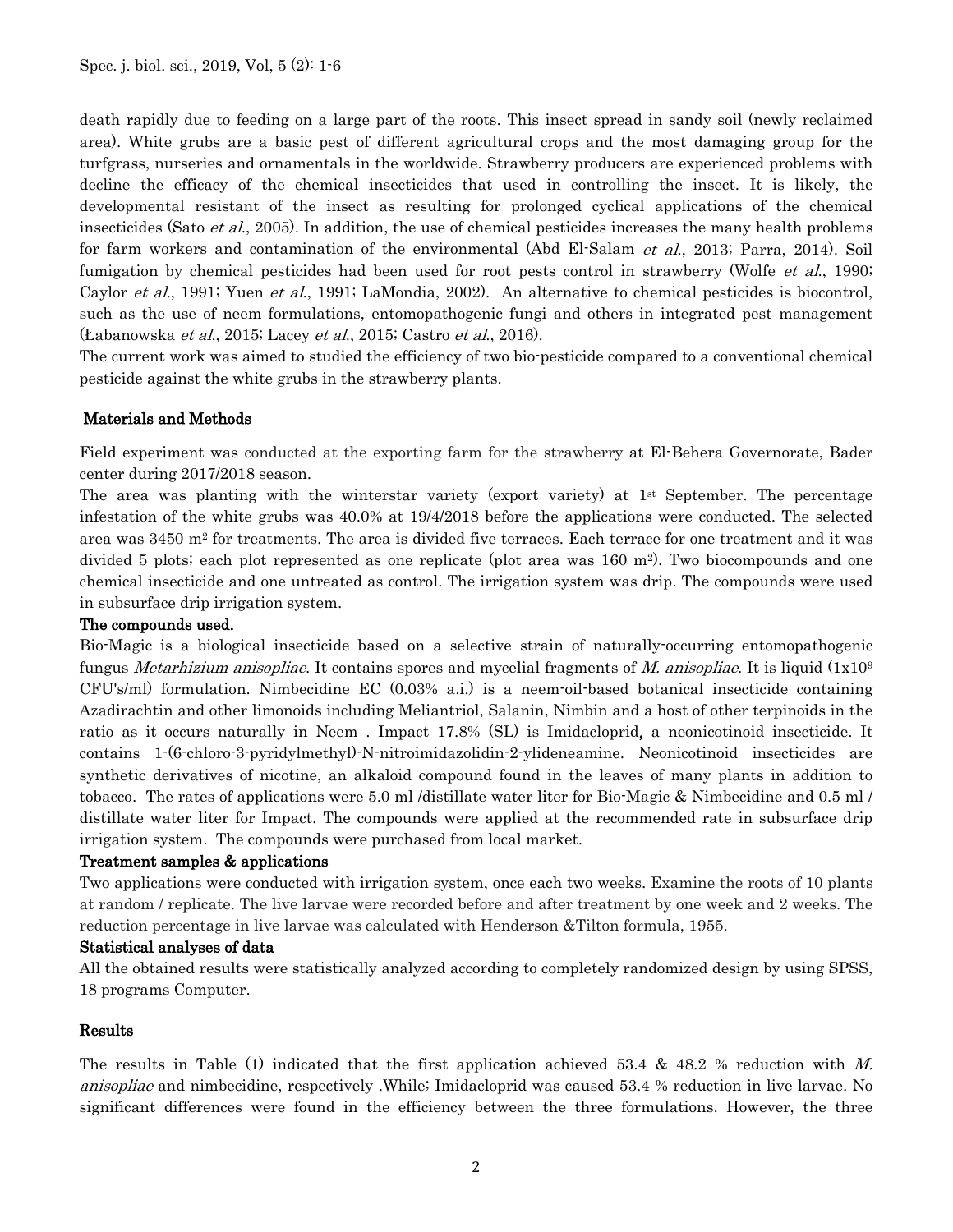formulations were begun at the second week from application to achieved 78.0, 75.0 and 67.2 % reduction in live white grub larvae for Imidacloprid, M. anisopliae and nimbecidine, respectively. However, the numbers of larvae were reached to 7.8 larvae /10 plants in the untreated area with the second week from the first application and this explains the importance of conducting control as soon as possible.

The second application was conducted after two week from the first application. This application indicated that there were significant differences between the three compounds and the control. Bioformulations showed high efficiency against white grub larvae where the percentage reduction reached 88.1 and 75.3% for M. anisopliae and nimbecidine, respectively. While, Imidacloprid achieved a ratio of 95.5% reduction compared to the untreated area which had 9.4 larvae / 10 plants.

The results indicated that the control should be start early. However, the treatment of the organic manure by one of these compounds before additive to the soil and the planting by enough time were effective to kill any different insect stages.

#### Discussion

In Egypt, *Pentodon algerinum* recorded in sugarcane and the infestation reached to the most of 60.0% (Abd-Rabou & Saadia, 2006). Kalleshwaraswamy et al., (2015) reported that root grubs were caused 27.86 to 36.97 % damage leading to decline in a yield reduction of the arecanut tree (39.79 to 41.60 % reduction) in different districts of Karnataka. Under hard infestation, the palms lose their roots and fell with a little jerk (Kumar, 1997). Also, the authors stated that *Metarhizium anisopliae* dust formulation had become very popular with the arecanut farmers of Karnataka and the main components of IPM. The authors found that the best application with M. anisopliae with drip irrigation system, an application would yield higher grub mortality when combined with EC formulations of biopesticides. Time of application, the failure of entomopathogenic fungi (EPF) when applied at the soil surface was killed by combination of desiccation and ultra violet light damage (Smith, 1996; Wilson and Gaugler, 2004). The literature available on utilization of EC formulations of biopesticides especially M. anisopliae and B. bassiana is very much lacking. There is need to standardize the optimum and effective dose of EC formulation of M. anisopliae to get maximum white grub mortality before it can be used in subsurface drip irrigation system. Glare and Milner, (1991) reported that high dosages of 108 to  $10<sup>9</sup>$  conidia per ml causes normally the higher mortality of white grub larvae. Rakesha *et al.* (2012) reported that M. anisopliae at higher dosage of  $4 \times 10^8$  conidialg recorded higher per cent mortality of L. lepidophora grubs  $(33.33%)$  as compared to lower dosage of  $2 \times 10<sup>8</sup>$  conidia/g resulting in 14.81 per cent mortality.

The plant products, aqueous mixture of soapnut and neem oil were used in white grubs control. Prabhu *et al.*, (2011) stated that aqueous mixture of soapnut and neem oil (5%) at the rate of 10 % achieved 53.71 % mortality compared with chlorpyriphos at the rate of 6.0 ml per palm (63.95 %mortality) against arecanut white grub, L. lepidophora. Thus, this botanical could be used in field to control the pest and it will be effective up to 60 days. Also, *Metarhizium anisopliae* with  $2 \times 10^8$  conidia per gm at the rate of 20.0 gm per palm recorded 31.38% mortality and the strychnine seed extract at the rate of 5 % caused 31.64 % mortality. The authors found that as there is a overlapping of generations in field, it is advisable to incorporate the fungus culture with the onset of monsoon, when beetles emerge in large numbers and lay eggs. Apply this aqueous extract once during 1<sup>st</sup> week of July and second time during September last week based on the grub load in the field. Vinayaka *et al.*, (2018) found that chlorpyriphos (10.0 ml / palm) was the best treatment at all observation periods followed by Chlorantraniliprole (25.0g/ tree) against arecanut white grub, Leucopholis lepidophora .

The results of this research are agreement with the previous research. However, use of entomopathogenic fungi or neem compounds depends on the timing and application methods. Whereas, the application with irrigation water after sunset is the best way to control of this insect pest and protection of entomopathogenic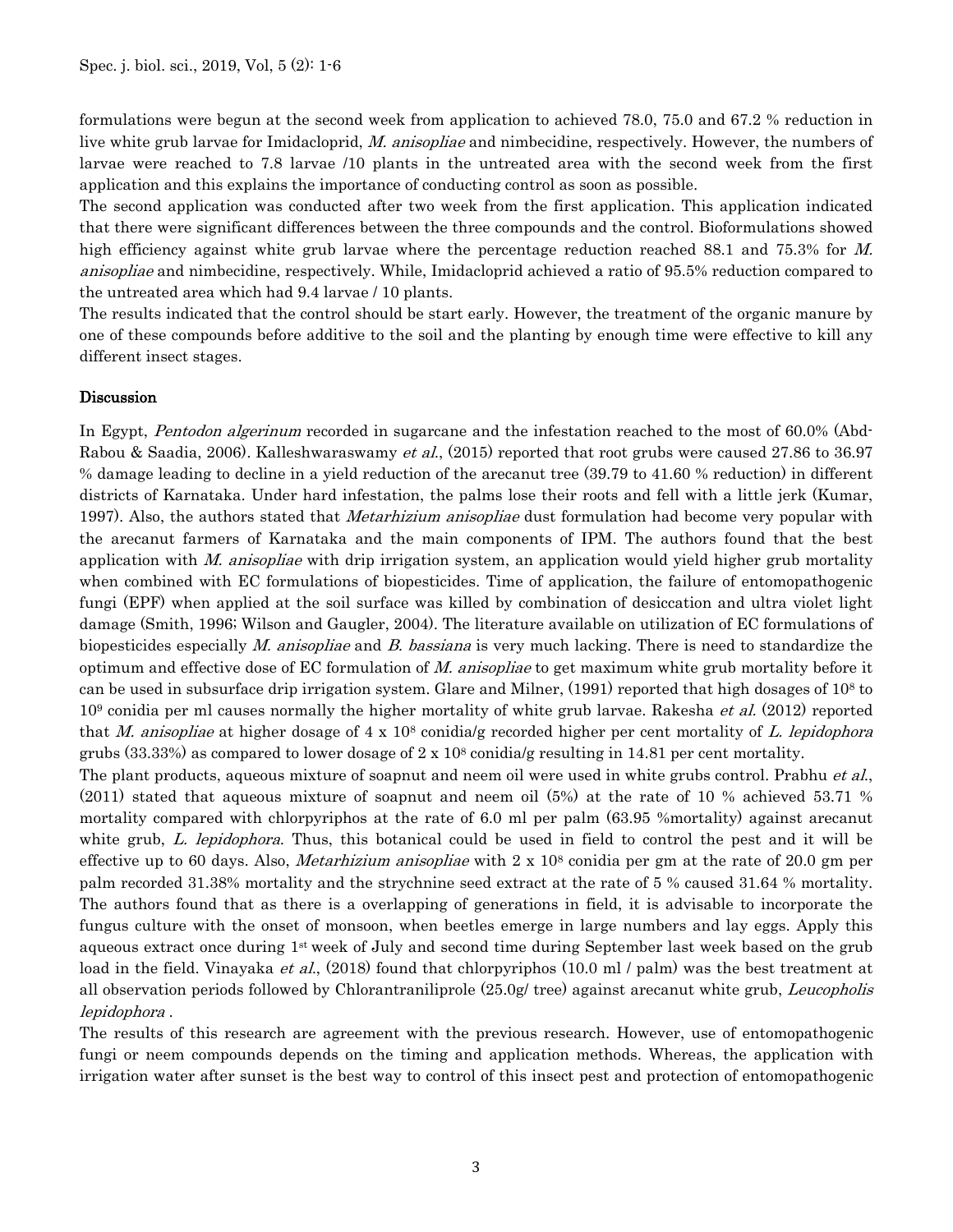fungi or neem compounds from the sun radiation that decreasing the efficiency of these compounds . Also, the repeat of treatment was effective in reducing the rate of white grub infestation.

#### References

- 1. Abd El-Salam, A.M.E. & Salem, H.A. and Salem, S.A. 2013. Biocontrol agents against the leafminer, Liriomyza trifolii in Faba bean fields. Archives of Phytopathology and Plant Protection, 46(9)1054-1060.
- 2. Abd-Rabou, S. and Saadia A. Abd-El-Samea. 2006. New records of scarabaid white grub species and diptrean genus in sugar cane soil in upper Egypt (Coleoptera : Scarabidae). Egypt. J. Agric. Res.84 (3):797-801 (Abstract).
- 3. Castro, T., Mayerhofer, J., Jürg Enkerlib, Jørgen Eilenbergc, Nicolai V. Meylingc, Italo Delalibera Jr.2016. Persistence of Brazilian isolates of the entomopathogenic fungi Metarhizium anisopliae and M. robertsii in strawberry crop soil after soil drench application. Agriculture, Ecosystems and Environment 233, 361–369.
- 4. Caylor, A.W., Dozier, W.A., Wehtje, G., Himelrick, D.G., McGuire, J.A., Pitts, J.A. 1991. Broadleaf weed control in strawberries with postemergence-applied diphenyl ether herbicides. J. Am. Soc. Hortic. Sci. 116, 669–671.
- 5. Cooley, D.R., Schloemann, S.G. 1994. Integrated pest management for strawberries in the northeastern United States. University of Massachusetts Cooperative Extension System, Amherst, MA, 53pp.
- 6. FAOSTAT.2016.The International and Egyptian production of strawberries.Food and Agriculture Organization of the United Nations Statistics. (accessed 23.07.2018) http://faostat3.fao.org/.
- 7. Glare TR, Milner .1991. Ecology of entomopathogenic fungi. Handbook of applied mycology humans, animals and insects. New York. Marcel Dekker. 547-612.
- 8. Henderson, F.C and Tilton, W. 1955. Tests with Acaricides against the Brown Wheat Mite. J.Econ. Entomol, 48 (2): 157 – 161.
- 9. Kalleshwaraswamy, CM, Adarsha, SK., Naveena, NL, Sharanabasappa. 2015. Incidence of arecanut white grubs (Leucopholis spp.) in hilly and coastal regions of Karnataka, India. Current Biotica., 8:423- 424.
- 10. Kumar ARV.1997. Bioecology and management of arecanut white grubs, Leucopholis spp. (Coleoptera: Scarabaeidae) in Karnataka. Ph.D. Thesis, University of Agricultural Sciences, Bengaluru India, 1997.
- 11. Łabanowska, B. H., Piotrowski, W., Korzeniowski, M., Andrew G.S. uthbertson.2015. Control of the strawberry mite, Phytonemus pallidus (Banks) in strawberry plantations by alternative acaricides.Crop Protection 78, 5-14.
- 12. Lacey, L.A., Grzywacz, D., Shapiro-Ilan, D.I., Frutos, R., Brownbridge, M., Goettel, M.S.2015. Insect pathogens as biological control agents: Back to the future. Journal of Invertebrate Pathology 132, 1–41.
- 13. LaMondia, J. A., Elmer, W. H., Mervosh, T. L., Cowles, R. S. 2002. Integrated management of strawberry pests by rotation and intercropping. Crop Protection 21, 837–846.
- 14. McKee, G. J. , Goodhue, R. E., Zalom, F. G., Carter, C. A., Chalfant, J. A. 2009.Population dynamics and the economics of invasive species management: The greenhouse whitefly in California-grown strawberries. Journal of Environmental Management 90, 561-570.
- 15. Parra, J.R.P. 2014. Biological control in Brazil: an overview. Sci. Agric. 71, 420–429.
- 16. Prabhu, S. T., Rakesha, H. S. and Balikai, R. A. 2011. Field evaluation of fungal pathogens and plant extracts against arecanut root grub, Leucopholis lepidophora Blanchard. Pest Management in Horticultural Ecosystems, Vol. 17, No. 2 pp 75-79 .
- 17. Rakesha HS, Prabhu, Balikai RA. 2012. Laboratory evaluation of fungal pathogens andplant extracts against arecanut white grub, Leucopholis lepidophora Blanchard. J Exp. Zool. India. 15(2):463-465.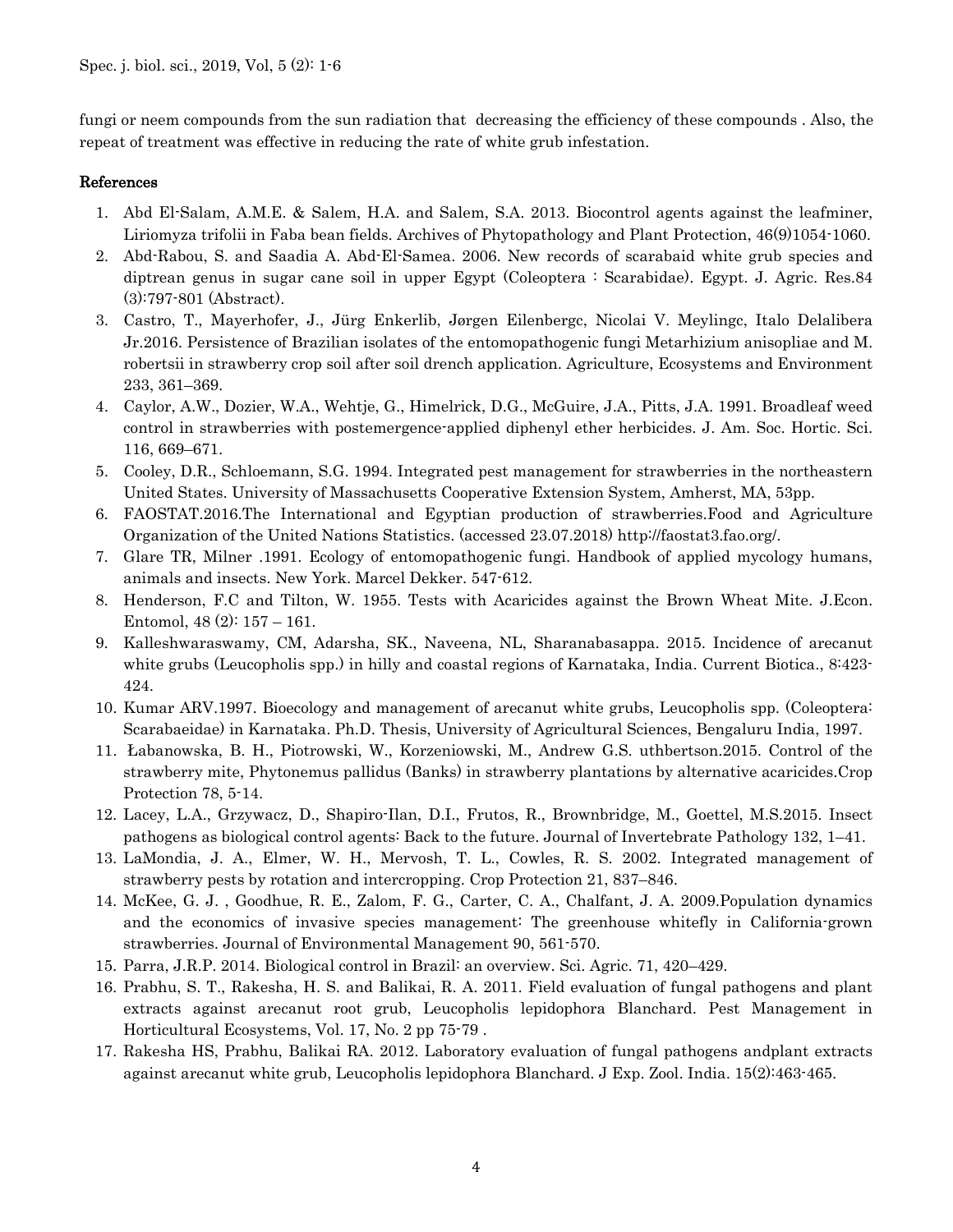- 18. Sato, M.E., Da Silva, M.Z., Raga, A., De Souza Filho, M.F. 2005. Abamectin resistance in Tetranychus urticae Koch (Acari Tetranychidae): selection, cross-resistance and stability of resistance. Neotrop. Entomol. 34, 991–998.
- 19. Smith PH.1996. Post-application of entomopathogenic nematodes. Biocontrol Sci. Techno. 6:379-387.
- 20. Vinayaka, J., Patil, .R and Prabhu, S.2018.Field evaluation of EC formulations of Metarhizium anisopliae (Meschinikoff) Sorokin and few insecticides against arecanut white grub, Leucopholis lepidophora, Blanchard .Journal of Entomology and Zoology Studies ,  $6(2)$ : 1034-1037.
- 21. Wilson, M., Gaugler, R.2004. Factors limiting short-term persistence of entomopathogenic nematodes. J Appl. Entomo.128:250-253.
- 22. Wolfe, D., Hartman, J.R., Brown, G.R., Strang, J. 1990. The influence of soil fumigation on strawberry yield and economics in black root rot infested fields. Appl. Agric. Res. 5, 17–20.
- 23. Yuen, G.Y., Schroth, M.N., Weinhold, A.R., Hancock, J.G. 1991. Effect of soil fumigation with methyl bromide and chloropicrin on root health and yield of strawberry. Plant Dis. 75, 416–420.